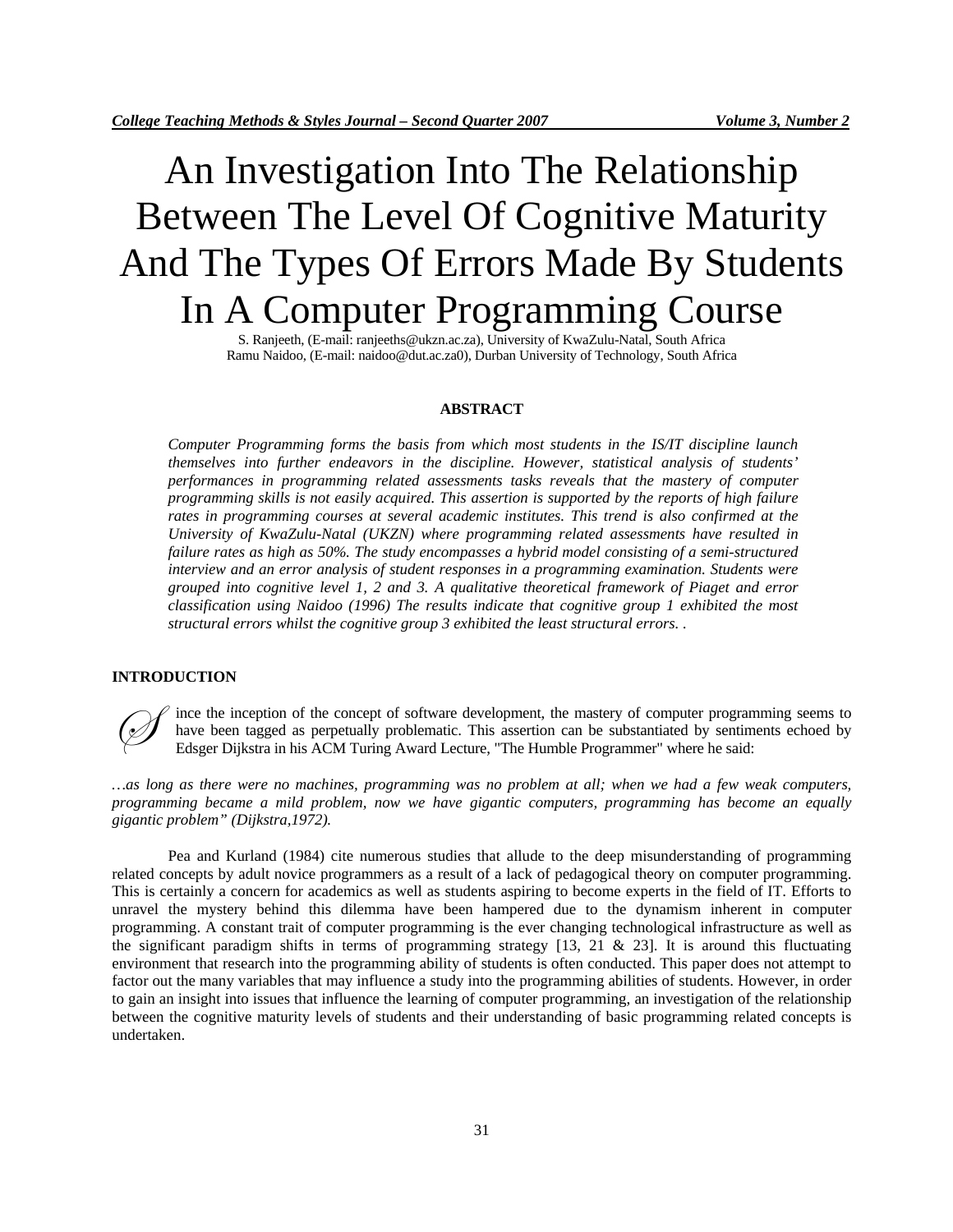## **THEORY OF COGNITIVE MATURITY**

The generic definition of the concept of intelligence alludes to traits such as the ability to deal with abstractions, the ability to solve problems and the ability to learn (Slavin, 1991: 227)*.* A commonly used instrument to measure intelligence levels is the Intelligence Quotient (IQ) test developed by Alfred Binet in the early 1900s.

From a Piagetian perspective, the highest level of cognitive development is defined by the Formal Operations stage of development. This stage embodies the ability to deal with abstractions, form hypotheses, solve problems and engage in mental manipulations. The resemblance to the concept of intelligence as defined above is significantly apparent.

Hence an instrument to ascertain the intelligence/ cognitive maturity levels required to excel in programming should incorporate elements of the IQ test, but also have a strong focus on programming related concepts. Lawson (1983) observed that a precondition to formal operations is to understand bi-conditional reasoning, "if and only if" logic. In terms of procedural programming, this is significant since understanding of bi-conditional reasoning is pivotal in terms of learning with respect to procedural programming (White & Sivitanides, 2002). Burton and Bruhn (2003) argued that the mastery of the basic tenets of procedural programming is vital to ensure success with respect to implementation in an object oriented environment. This assertion makes the relevance of bi-conditional reasoning independent of the paradigm of development.

It is within this framework of reasoning that an instrument to measure the cognitive maturity of students to handle the rigors of learning to program was assembled. Previous research efforts have not resulted in many definitive claims to the discovery of cognitive pre-requisites for learning programming. However, many factors have been mentioned as possible contributors. These include mathematical ability, memory capacity as well as logical, conditional and temporal reasoning skills. This paper focuses on the analogical realm and the ability to engage in problem solving by invoking the abstract domain. Previous research has shown that experts think about problem solutions abstractly (Petre and Blackwell, 1997; Adelson and Soloway, 1985). The purpose of the instrument is to measure the impact that logical and abstract problem solving ability has on programming competence levels.

The instrument consisted of abstract reasoning, propositional logic and analytical testing as demonstrated by the samples shown below:

| Consider the following rule about a set of cards that have letters on one side and<br>numbers on the other side. |  |  |  |  |  |
|------------------------------------------------------------------------------------------------------------------|--|--|--|--|--|
| "If a card has a vowel on one side, then it has an even number on the other side."                               |  |  |  |  |  |
| Look at the cards below and determine which cards need to be turned over to<br>verify if this rule is true?      |  |  |  |  |  |
| $\begin{array}{ c c c c c c } \hline \end{array}$ F     4  <br>E                                                 |  |  |  |  |  |
| Write down your response to this question.                                                                       |  |  |  |  |  |

Wason and Laird-Johnson, 1972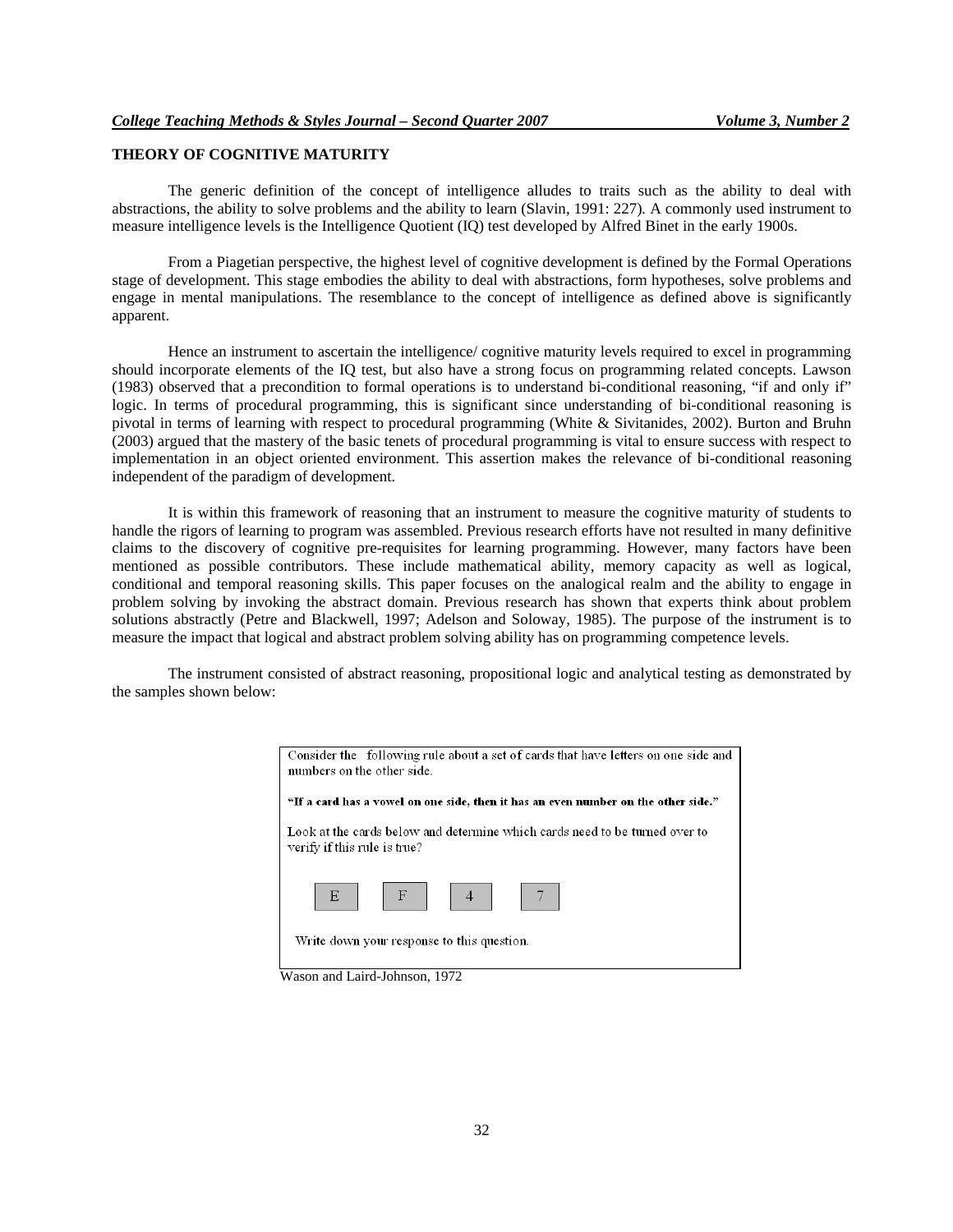

Piburn 1989 – Key to the Propositional Logic Test

The test, consisting of 13 questions, was administered to a group of 25 students from an introductory programming class at the University of KwaZulu-Natal. An analysis of responses is manifested in the following graphical representation:

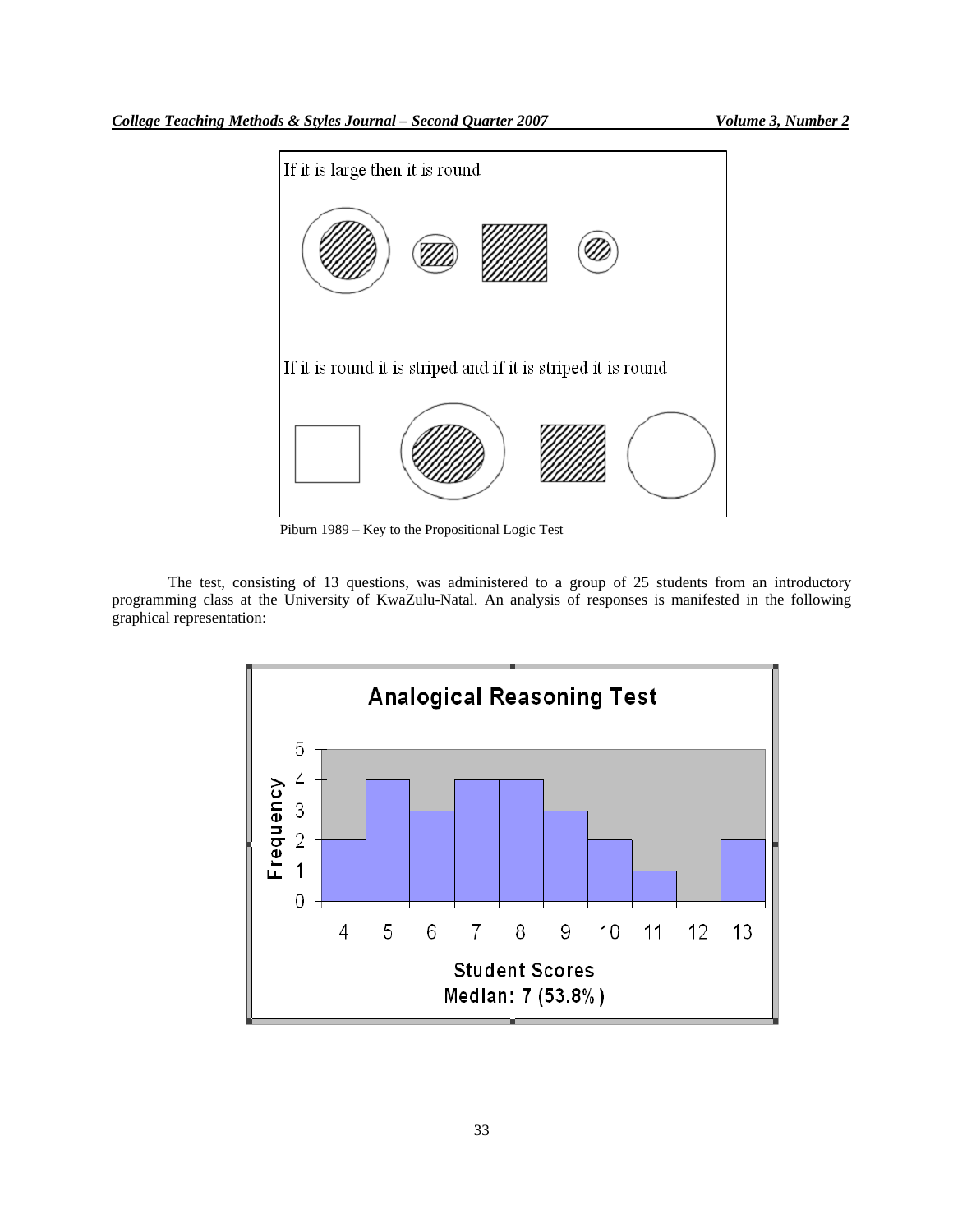## *College Teaching Methods & Styles Journal – Second Quarter 2007 Volume 3, Number 2*

A standard deviation of 2 indicates that the median value is a good global approximation of the performance of respondents in this test. An initial summation will reveal the significant observation that 36% of the sample taken did not exhibit adequate bi-conditional reasoning skills that would be a pre-requisite to ensure mastery of programming related concepts. The bias of the sample from a race and age perspective seems to have been negligible. The gender factor was in accordance with data from historical research (as cited in Cukier, Short and Devine, 2002) where there is a trend that suggests that female involvement in technologically oriented courses is significantly lower than males. However, variable influence manifested itself in the form of previous exposure to computer programming. Sixty four percent of those respondents that scored above 50% have indicated that they have had previous exposure to computer programming at varying intensity levels. This observation is in accordance with assertions by cognitive theorists that prior experiences and knowledge is required to facilitate assimilation and understanding of new information. These theories are manifested in the constructivist epistemologies of learning as advocated by Piaget and further entrenched by the philosophies of Schema Theory as proposed by Asubel (précised in Slavin, 1991:227) Generative Learning Theory proposed by Wittrock (précised in Slavin, 1991:268) and Davis's Frame Theory (1968). The conclusion here is that these students were able to elicit an innate, reflexive response to most of the questions on bi-conditional reasoning. However, it was also significant to observe that 72% of the students were not able to provide a correct response to the question that required the invocation of abstract reasoning skills.

The developmental cognitive science perspective is based on the prediction that "…a student's attainable level of programming skill may be constrained by cognitive abilities required in programming" (Pea and Kurland, 1984). The ability to deal with abstractions and engage in mental manipulations, referred to as the formal operations stage is the highest Piagetian stage of cognitive development. Research has shown that a majority of college students fail at many formal operational tasks (Schwebel, 1975). White and Sivitanides (2002) cite various studies that report on the definitive influence of cognitive developmental level on one's ability to learn programming. The conclusion is that people who have reached Piaget's formal operational stage would have the tools needed to understand programming. However, Barry Kurtz (1980) added a more detailed classification by introducing the early and late formal stages of development. The two students who were able to answer the question on propositional logic correctly went on to score full marks on the test. The cognitive development of these students could be confidently classified as late formal. However, in terms of overall performance, students bordering on a score of 75% and above have also been classified as late formal. This constituted 20% of the sample. The remainder of the sample would qualify to be either early formal or late concrete. This constituted 80% of the sample. A possible conclusion here is that a high proportion of the students in this study have either marginal, or severely lacking requisite cognitive maturity levels to ensure mastery of programming concepts.

## **ERROR ANALYSIS**

In order to establish the misconceptions that may underlie attempts at mastery of computer programming, an analysis of errors made by students of programming need to be undertaken. However, there is a paucity of research material on the analysis of errors made by novice programmers. Although cognitive scientists have ventured a unanimous assertion that students with higher levels of cognitive maturity are better equipped to handle the challenges of learning to program, there have not been many efforts to correlate the type of errors made by students and their levels of cognitive maturity. This kind of analysis would be vital in providing a causal basis for necessitating higher cognitive attributes of students in programming courses.

In order to achieve such an error analysis, an adapted version of the scheme described by R.Naidoo(1996) is used to analyse student responses in a programming exam. The error categories presented here in increasing order of severity:

 Arbitrary Error – subject behaves arbitrarily and failed to take into account the constraints laid down. A programming related adaptation of this would be the identification of low level errors such as syntactically driven errors or inappropriate use of syntactic constructs – described by Schneiderman & Mayer (1979) as "…precise, detailed and arbitrary knowledge about how the constructs in a particular language must be implemented"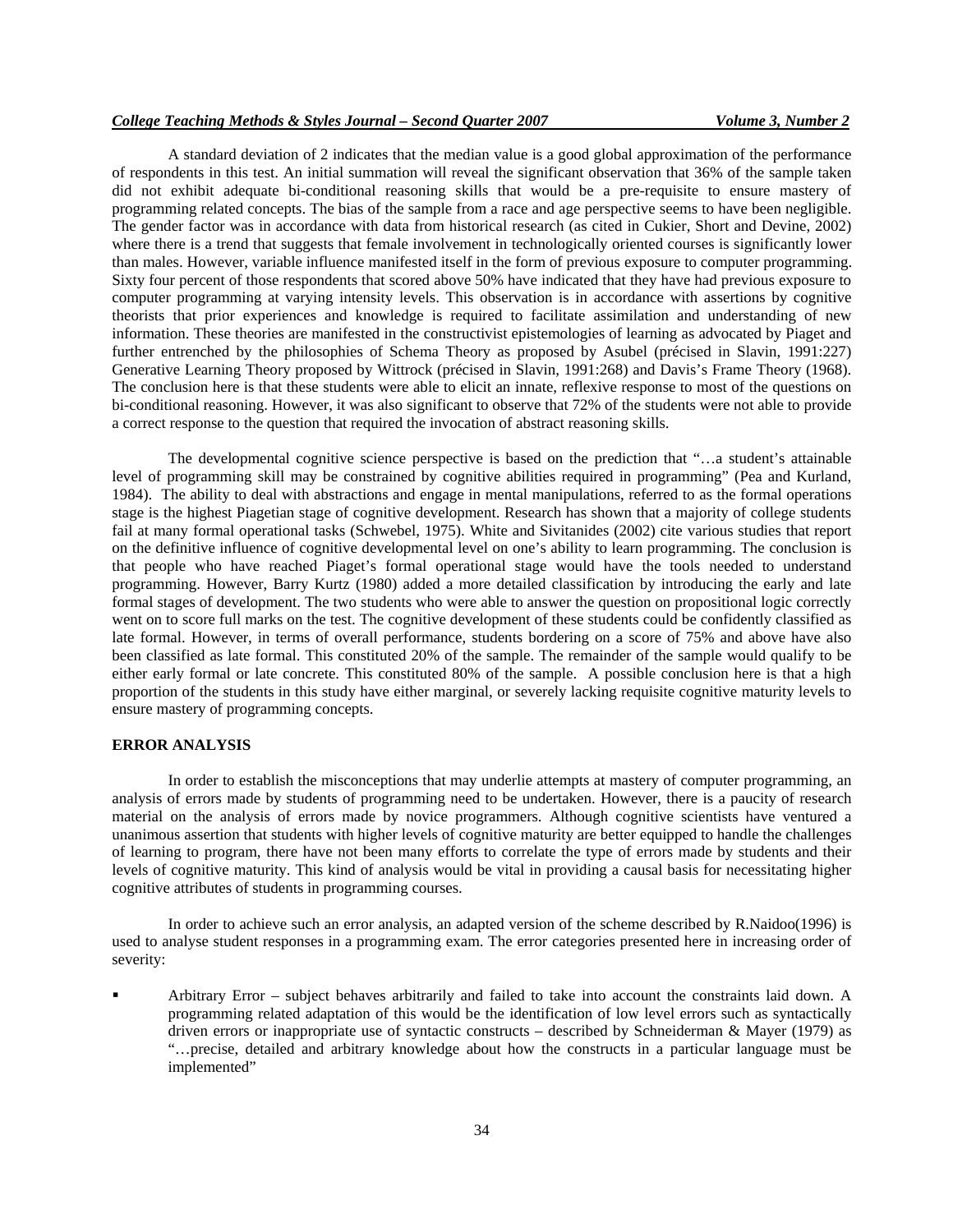## *College Teaching Methods & Styles Journal – Second Quarter 2007 Volume 3, Number 2*

- Executive Error subject failed to carry out manipulations though the principles involved may have been understood. A programming related adaptation of this would be manifest in solutions that may generate runtime errors or the generation of incorrect output due to semantic incorrectness. Schneiderman & Mayer described semantic knowledge to include low level concepts such as understanding the concept of assigning a value to a variable, summing the contents of an array, and understanding of high level concepts such as searching and sorting of data values.
- Structural Errors subject failed to appreciate the relationship involved in the problem or to grasp some principle essential to the solution. A programming related adaptation would be the inability to comprehend the problem domain or the inability to create a programming model to represent the problem domain.

In order to do a statistical analysis of errors made, the following classifications were used. Students' performance in relation to various aspects of programming was assessed on a five point scale. However, each of the aspects were further analysed in terms of the students' perceived levels of cognitive maturity using the Piagetian framework (Late concrete – Level1; Early Formal – Level2; Late Formal – Level3).

| <b>Description</b>                          | Cognitive<br><b>Maturity Level</b> | <b>Error Frequency</b> |                  |                   |
|---------------------------------------------|------------------------------------|------------------------|------------------|-------------------|
|                                             |                                    | <b>Arbitrary</b>       | <b>Executive</b> | <b>Structural</b> |
| Flowchart Implementation                    |                                    | 13                     | 17               | 4                 |
|                                             | $\overline{2}$                     | 7                      | 5                | $\overline{c}$    |
|                                             | 3                                  | 5                      | 2                | $\mathbf{0}$      |
| Algorithmic Manipulation                    | 1                                  | 12                     | 7                | $\overline{2}$    |
|                                             | $\overline{2}$                     | 4                      |                  | $\theta$          |
|                                             | 3                                  | 3                      | $\Omega$         | $\mathbf{0}$      |
| Conditional Structure Implementation        |                                    | 18                     | 15               | 9                 |
|                                             | $\overline{c}$                     | 7                      | 3                |                   |
|                                             | 3                                  |                        | 2                |                   |
| Looping Structure Implementation            |                                    | 13                     | 11               | 21                |
|                                             | $\overline{c}$                     | 12                     | 8                | 4                 |
|                                             | 3                                  | $\overline{2}$         | $\Omega$         | $\mathbf{0}$      |
| Array Manipulation                          |                                    | 19                     | 23               | 25                |
|                                             | $\overline{c}$                     | 11                     | 9                | 3                 |
|                                             | 3                                  | $\overline{2}$         | $\overline{2}$   | $\mathbf{0}$      |
| User defined data structure<br>construction |                                    | 17                     | 20               | 23                |
|                                             | $\overline{2}$                     | 15                     | 7                | 6                 |
|                                             | 3                                  | 4                      | 2                |                   |
| Parameter Passing/Modular<br>Programming    | 1                                  | 18                     | 25               | 27                |
|                                             | $\overline{2}$                     | 11                     | 7                | 9                 |
|                                             | 3                                  | $\overline{2}$         | $\theta$         | $\overline{0}$    |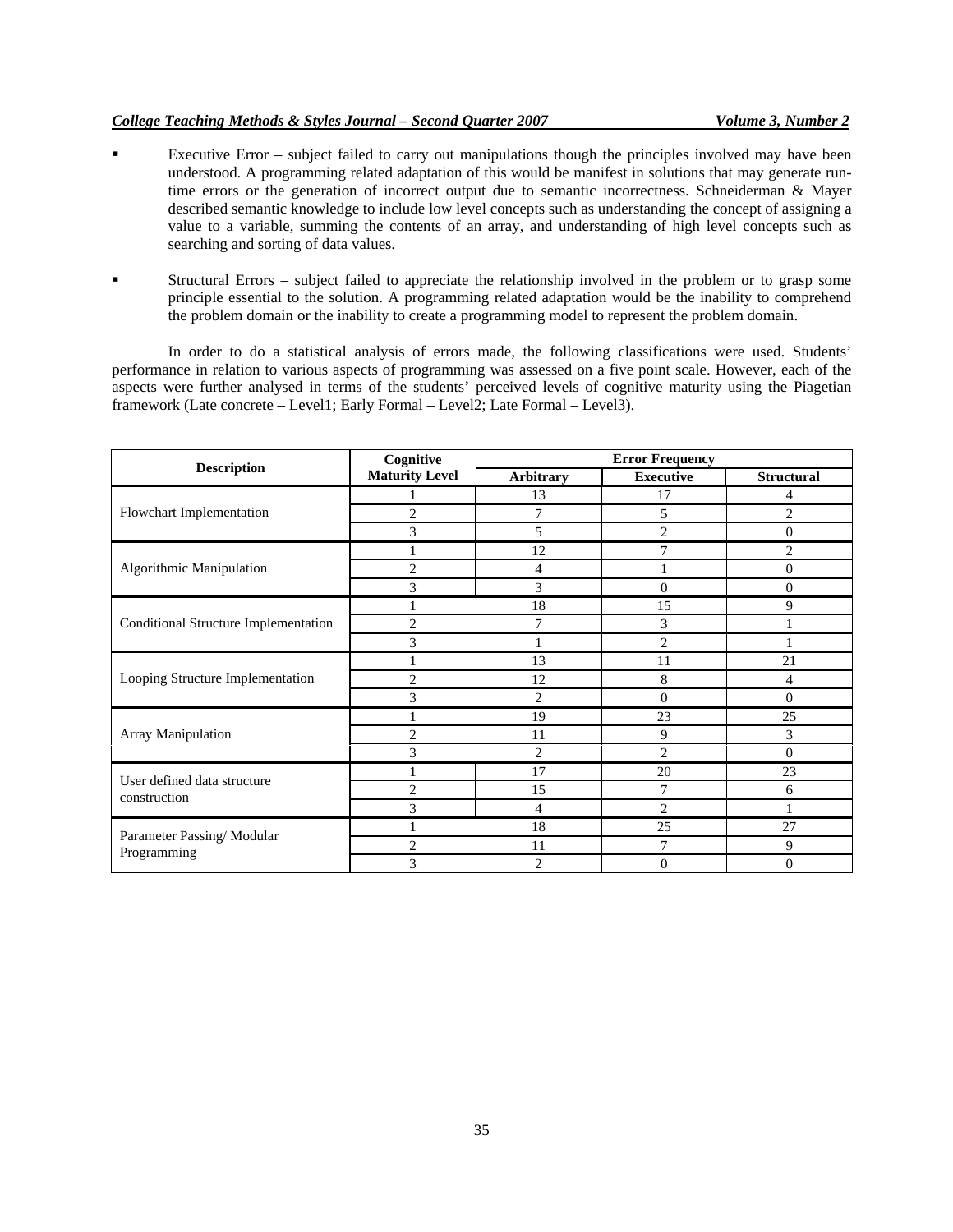## **DISCUSSION**

Averages of errors in each category were used to create a graphical representation that reflected an adequate summary of the data presented above. The graphical representations depicted a trend that highlights cognitive maturity level as a significant contributory factor to the overall set of errors detected.



The relatively low frequency counts for Executive and Structural errors in the categories of Flowchart and Algorithm analysis can be attributed to the fact that these questions did not incorporate elements of abstract reasoning. However, questions that required an invocation of problem solving skills, incorporating a high level of abstract reasoning, resulted in a trend that could be surmised as follows: students with a higher level of cognitive maturity (Levels two and three) have a significantly lower incidence of Executive and Structural errors. There is a strong negative correlation between error counts and the levels of cognitive maturity. Another significant observation with respect to error trends within each of the cognitive groups is revealed by the following graphical representation.



## **Error Analysis within Specific Cognitive Domains**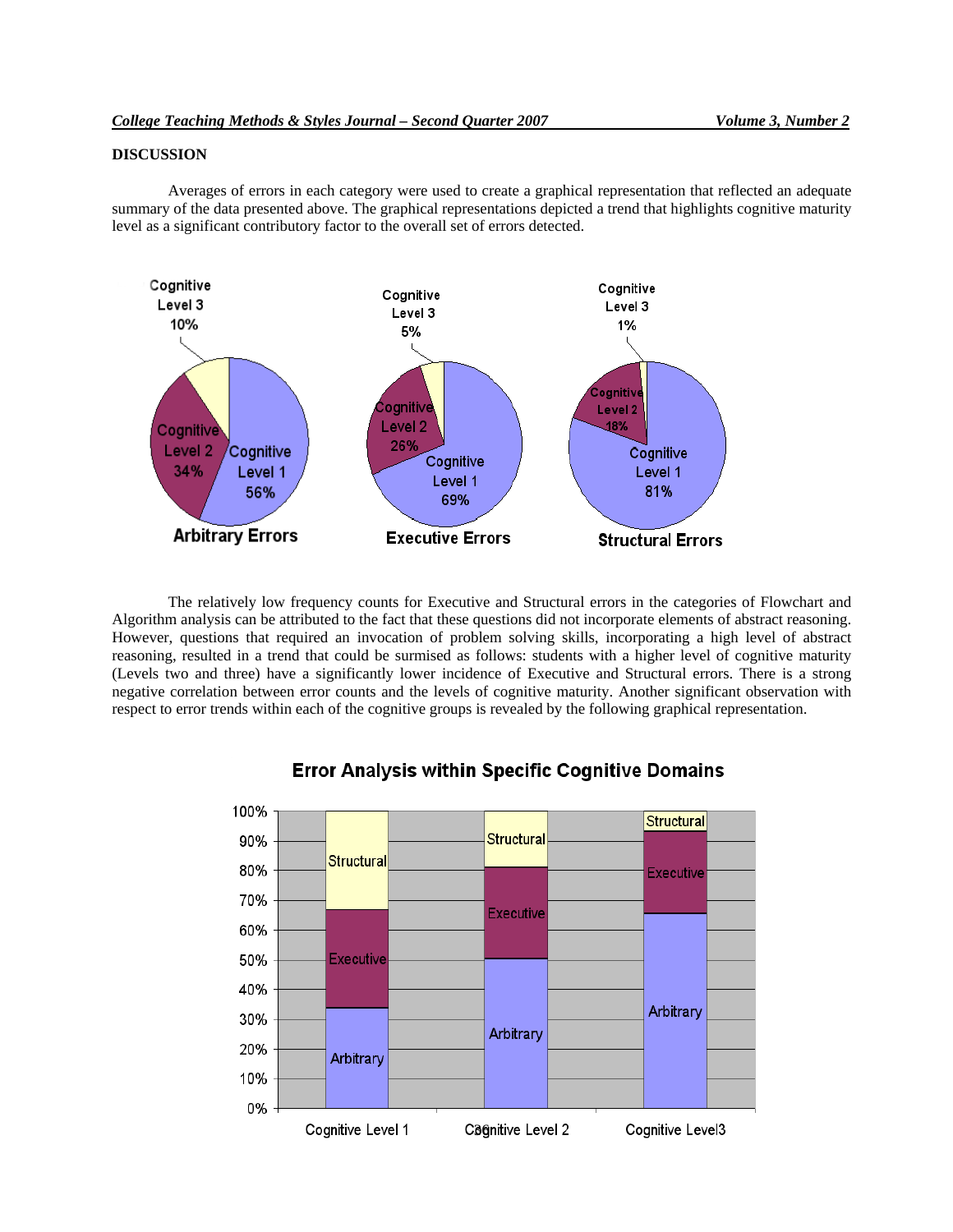## *College Teaching Methods & Styles Journal – Second Quarter 2007 Volume 3, Number 2*

The percentage contribution of Structural errors diminishes significantly with each transition from a lower cognitive level to a higher one. This is indicative of a progressively higher level of problem domain comprehension with each successive cognitive level. A possible misnomer in the graph above is the relative equivalence of the different error types as observed in the case of Cognitive Level One students. However, this can be explained by the difficulty encountered in trying to establish a definitive distinction between Executive and Structural errors. A possible explanation for the Executive errors is that such errors could be attributed to a lack of understanding of the problem domain, in which case, these could well be classified as Structural. In some instances, the severe nature of an Arbitrary error could well have diluted the case for the error to be classified as a Structural error, hence resulting in a possible incorrect classification. These anomalies were however not prevalent in the samples taken from the higher cognitive categories. An explanation for Executive type errors would suggest the prevalence of a "semantic gap" which has been described by Blackwell (1996) as a lack of coherence between the programmer's conceptual model of what their program should do, and the computational model of the program itself. The data analyses would seem to suggest that this "semantic gap" manifests itself a lot more significantly for respondents from the lower cognitive grouping. This lack of semantic mobility would have an error generating cascading effect that would be detrimental in facilitating any kind of meaningful analysis of the problem situation. In order to demonstrate this assertion, a data structure declaration is shown below:

> Structure Sales Dim Name As String Dim Sales() As Integer End Structure Dim Employees (9) As Sales

In order to become effective users of the data structure, students had to conceptualise the structure and become comfortable with the idea of engaging in subsequent manipulation of it. However, this conceptualisation process would be constrained by the student's level of understanding of fundamental data structures such as arrays and structures.

Richard Mayer (1981) writes that understanding is "…the ability to use learned information in problemsolving that are different from what was explicitly taught". This is manifested in the user's ability to transfer learning to new situations. Hence, a higher level of cognitive capability would facilitate transfer of understanding of fundamental concepts onto the newly encountered problem domain. A process referred to as "assimilation" according to the Piagetian framework. In the case in discussion, a reliance on knowledge of arrays and structures ("learned information") would be required to facilitate comprehension of an array of structures ("new situation"). In the case of students with poor assimilation qualities, the consequence would be a prevalence of Structural errors which in turn would have a "knock on effect" resulting in a high incidence of Executive errors. This assertion is corroborated by student responses to a task that required data input into the structure defined above. A solution to this task would resemble the following modularised code segment:

```
Sub GetData (ByVal X () As Sales)
 Dim i As Integer
For i = 0 To X. GetUpperBound (0)
   X(i). Name = InputBox ("Enter Name of Employee")
   X(i). TotalSales = InputBox ("Enter Amount of sales")
Next
End Sub
```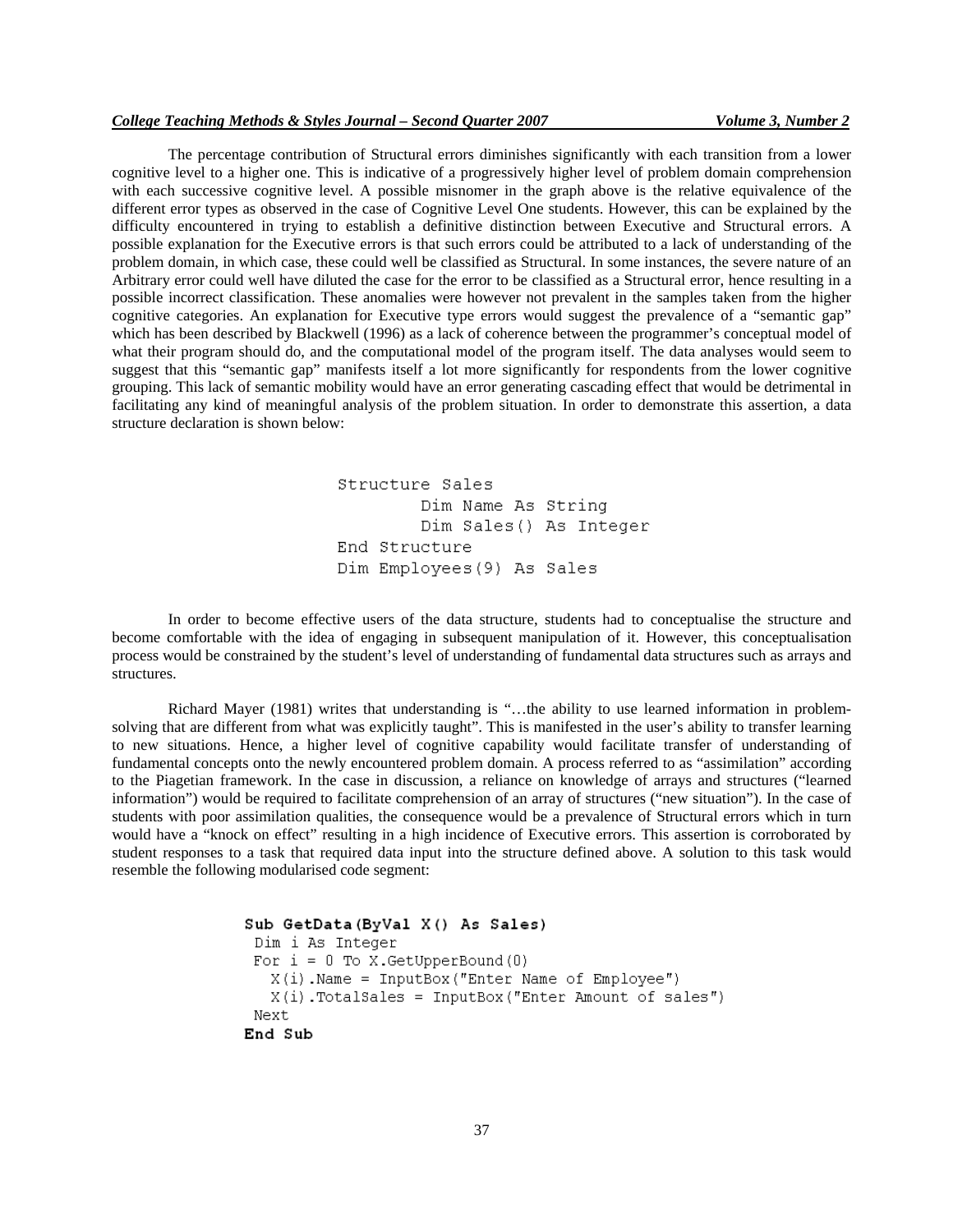An analysis of student responses revealed that students failed to carry out manipulations in order to facilitate proper data capture. This is a case of an Executive error that has come to fruition as a consequence of a lack of comprehension of the structure used to model the problem domain. By definition, this becomes an instantiation of a situation where a Structural error has become the catalyst for a possible series of consequential Executive errors.

## **CONCLUSION**

The results and analyses presented above provide evidence that students with a lower level of cognitive maturity tend to engage in surface/artificial learning of computer programming concepts. This is substantiated by an analysis of the severity of the errors incurred when writing programs. This assertion is supported by a recent phenomenographic study, (Booth, 2001) where it was found that students, who approached learning to program as learning to code in a language or as passing the course, exhibited a surface approach to learning. This kind of practice would not be condoned by the academic community. However, the current pedagogical examining style as espoused by Bloom's Taxonomy requires that assessment tasks be categorised to cater for the varying cognitive levels. These range in a continuum from simple recall skills to higher order analytical skills. It is within the confines of this taxonomy, that students with a surface knowledge of programming concepts may achieve their objective of passing a programming course. This assertion is based on the observation that the severity of Structural errors is diluted by the presence of tasks that require only mechanical manipulation or understanding of basic concepts. These tasks could only possibly generate Executive errors, thereby obscuring the Structural inadequacies the student may possess. This argument presented here illustrates the potential of current teaching strategies for creating a situation that allows students, with unsustainable abilities as programmers, to be deceived into classifying themselves as experts.

## **RECOMMENDATIONS**

"Teaching is a scholarly activity and a life-long learning process with no single method or pedagogy that is always most effective" (Ali, 2005). However an acknowledged objective of the academic fraternity is to produce graduates who have established mastery over subject matter, thereby enhancing their creative and critical thinking abilities. In order to achieve this objective in an analogically demanding discipline such as computer programming, there needs to be an adoption of innovative strategies in order to counter the seemingly perpetual rate of failure.

There is a need to invest in adopting a diversified strategy to teach computer programming. This should be based on the level of cognitive maturity of the student as opposed to the traditional teaching strategies that is based on the assumption that all students have an equivalent cognitive capacity to handle learning of new material. Teaching strategies at various levels of intensity could then be explored in order to compensate for the lower cognitive learners. This approach could enhance the possibility of deeper learning traits being manifested across a wider range of computer programming students.

Although these recommendations have been ventured on the basis of a pilot study and a subset of the Piaget Logical Tests, it is suggested that such a study be replicated on a larger scale with a more comprehensive test of a subject's analogical capability.

### **REFERENCES**

- 1. Adelson B. and Soloway E. (1985) The Role of domain experience in software design IEEE, *Transactions on Software Engineering*, SE-11 (11), 1351-1360.
- 2. Ali S. (2005) *Effective Teaching Pedagogies for Undergraduate Computer Science Mathematics and Computer Education* 39(3) pp. 243.
- 3. Blackwell A. (1996) Metacognitive Theories of Visual Programming: What do we think we are doing? IEEE Symposium on Visual Languages, 1996, pp.240.
- 4. Bergin S. and Reilly R. (2005) Programming: Factors that influence Success, Proceedings of the 36th SIGCSE Technical Symposium on Computer Science Education, pp: 411-415.
- 5. Brooks F. (1987) No Silver Bullet: Essence and Accidents of Software Engineering. *Computer.*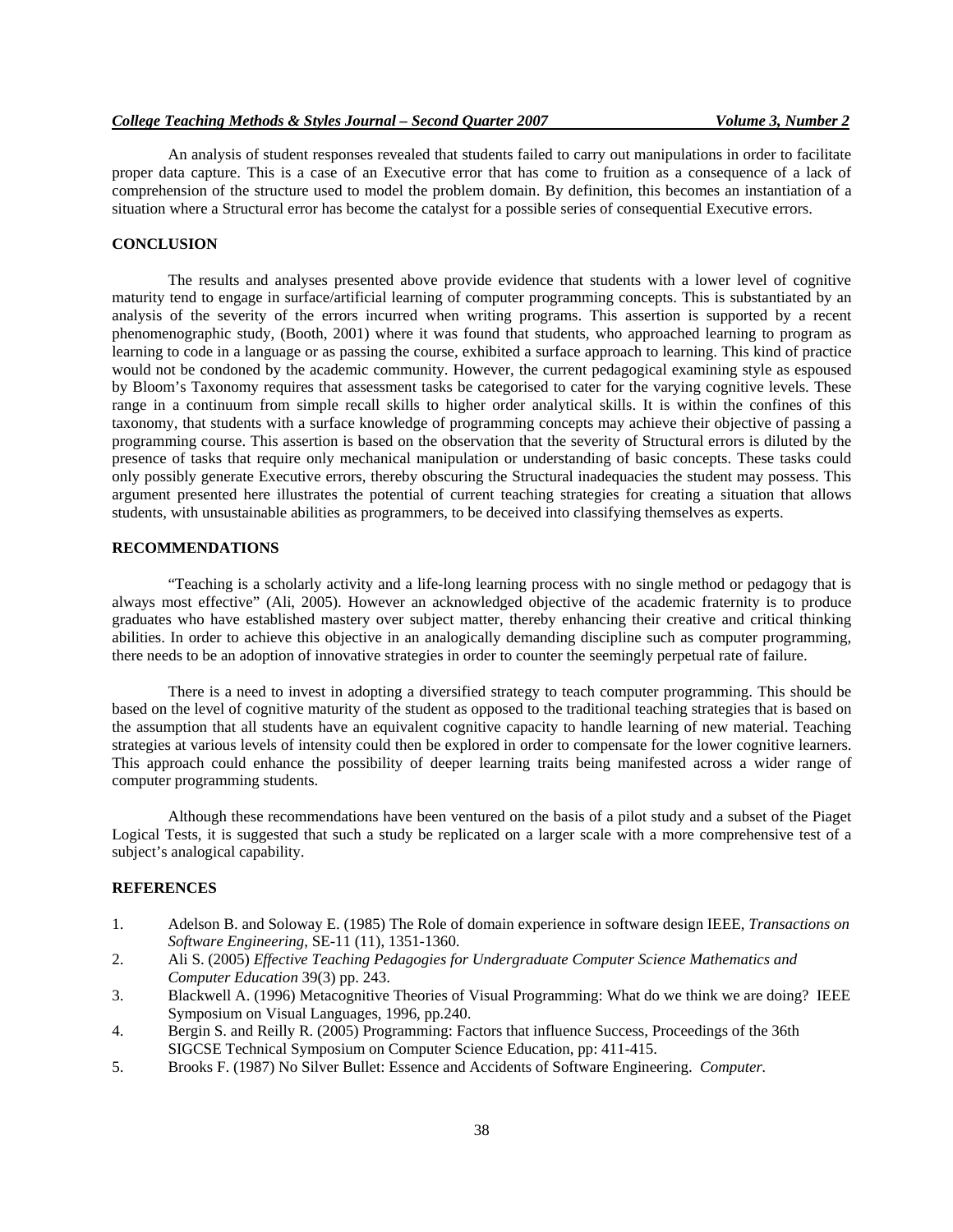- 6. Booth S., (2001) Learning to program as entering the datalogical culture: A phenemenographic exploration. In the 9<sup>th</sup> European Conference for Research on Learning and Instruction, Fribourg, Switzerland.
- 7. Burton P. and Bruhn R. (2003) Teaching Programming in the OOP Era, *SIGCSE Bulletin*, ACM Publishers, 35(2) pp. 111-114.
- 8. Byrne P. and Lyons G. (2001) The Effect of Student Attributes on Success in Programming, in SIGCSE Bulletin – inroads-Proceedings of ITiCSE 2001, Vol 6, No. 1, pp.49-52, ACM Press.
- 9. Cukier W., Short D., and Devine I., 2002, Gender and Information Technology: Implications and definitions, *Journal of Information Systems Education*, Vol 13(1), pp.:7-15.
- 10. Davis, R.B. (1984). *Learning Mathematics. The Cognitive Science Approach to Mathematics Education*. Kent:Croom-Helm Ltd.
- 11. Dijkstra, E.W. (1972) The Humble Programmer. *Communications of the ACM*, Vol. 15 (10), pp. 859-866, 1972.
- 12. Donaldson, M. (1963). *A study of children's thinking*. London: Tavistok Publications.
- 13. Dobosiewicz W., Mahmoud Q., and Swayne D. (2004) Redesigning Introductory Computer Programming with HTML, Javascript and Java, Proceedings of the 35th SIGCSE Technical Symposium on Computer Science Education, pp. 120-124.
- 14. Kurtz B. (1980) Investigating the relationship between the development of abstract reasoning and performance in an introductory programming class Proceedings of the  $11<sup>th</sup>$  SIGCSE Technical Symposium on Computer Science Education pp. 110 – 117 , ISSN: 0097-8418.
- 15. Lawson A.E. (1983) The Acquisition of formal Operational Schemata during Adolescence: The Role of the Biconditional, *Journal of research in Science Teaching*, 20(4), pp. 347-356.
- 16. Mayer R., (1981) The Psychology of How Novices Learn Computer Programming *ACM Computing Surveys Archive*, 13(1), pp. 121-141, ISSN: 0360-0300.
- 17. Naidoo R. (1998) Errors made by First Year Technikon Students in DE. PME International Conference, Stellenbosch, South Africa.
- 18. Pea D.R. and Kurland M. (1984) On the Cognitive effects of learning Computer Programming, *New Ideas in Psychology*, 2(2), pp.137-168.
- 19. Petre M. and Blackwell A. (1997) A glimpse of expert programmers' mental imagery Paper presented at the 7th workshop on Empirical studies of programmers, pp. 109-123, ISBN: 0-89791-992-0.
- 20. Piburn M. (1989) Key to the Propositional Logic Test Unpublished document. Accessed via http://www.cs.utexas.edu/users/almstrum/PLT/key.pdf.
- 21. Mitchell W., T. (2000) A Paradigm shift to OOP has occurred…implementation to follow, Proceedings of the fourteenth annual consortium on Small Colleges Southeastern conference, Published in the Consortium for Computing Sciences in Colleges archive, pp.94-105.
- 22. Slavin R. (1991) *Educational Psychology: Theory into Practice* (3rd Edition), Prentice Hall, ISBN: 0-13- 237751-9.
- 23. Selker T. (1996) New Paradigms for using Computers, *Communications of the ACM*, 39(8), pp. 60-69.
- 24. Schwebel M. (1975) Formal operations in first year college students Published in the *Journal of Psychology*, 91, pp. 133-141.
- 25. Shneiderman B. and Mayer R. (1979) Syntactic/semantic interactions in programmer behavior: A model and some experimental results Published in the *International Journal of Computer and Information Sciences*, 8, pp. 219-238.
- 26. Trott P. (1997) Programming Languages: past, present, and future: sixteen prominent computer scientists assess our field, *ACM SIGPLAN Notices Archive*, 32(1), pp. 14-57.
- 27. Wason P. and Johnson-Laird P. (1972) *Psychology of Reasoning: Structure and Content*. Cambridge: Harvard University Press
- 28. White G. and Sivitanides M. (2002) A theory of the relationships between cognitive requirements of computer programming languages and programmers' cognitive characteristics, *Journal of Information Systems Education*, 13(1) pp. 59-66.